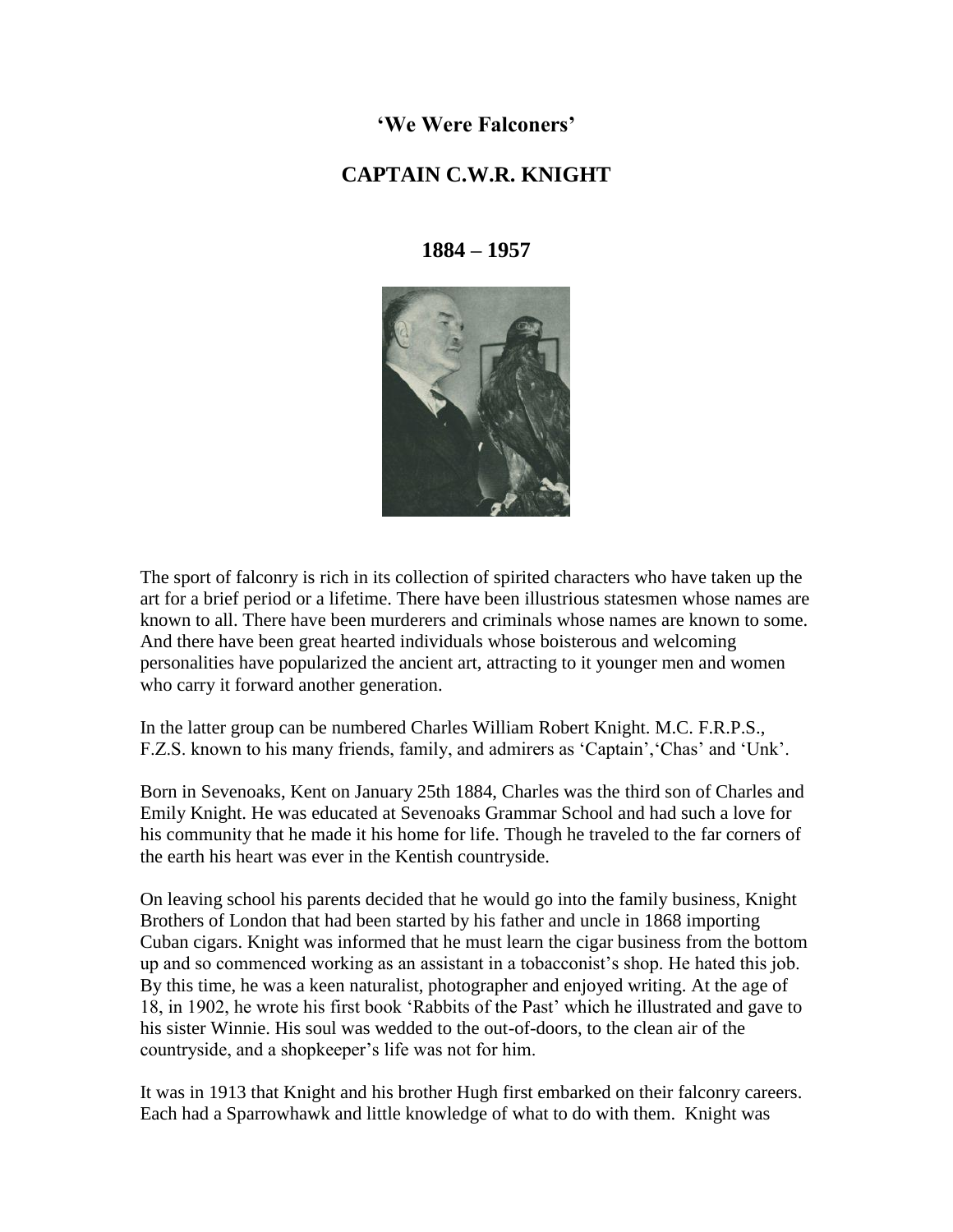fortunate that some of the great falconers of the  $19<sup>th</sup>$  century were yet living. He received much help and guidance from Peter Gibbs, Falconer to Lord Hillingdon and with little shyness Knight wrote letters to J.E.Harting asking for advice on the Sparrowhawks, dashed off missives to E.B. Michell who became a mentor and friend, and even found a friendly soul in the great Gerald Lascelles. Letters were also written to other well known falconers of the day such as Gilbert Blaine, Stanley Allen and Robert Gardner, correspondents who remained Knight's friends for life. Knight also read voraciously, ingesting every tidbit of knowledge he could find regarding falconry, birds of prey, and the natural history of the countryside.

At the outbreak of the Great War in 1914 Knight immediately escaped the tobacconist"s shop by joining the Army and, within a month, found himself in France with the Queen's Own Royal West Kent Regiment. Knight was a crack shot and was soon selected as a sniper. His accuracy with a rifle quickly earned him the nickname of "Sniper Knight" which dogged him for many years.

It was in France, whilst hidden in the ruins of an old barn on sniping duty that he found amongst all the carnage a nesting Golden Oriole. The beauty of this fragile creature



trying to safely raise her young with death all about her touched his soul. It inspired him to write "Wildlife in the Trenches" published in Country Life on December 18<sup>th</sup> 1915. This article was accompanied with photographs taken whilst being perilously exposed to the enemy in open ground and in trees.

During his time in the trenches Knight went "over the top" on more than one occasion, seeing action at Ypres, Messines Ridge and the Somme. . Knight came close to death in France many times and for his valor was awarded the Military Cross. After being severely gassed his days in the trenches came to an end. In 1917 he was pulled from the battlefield and sent to join the  $1<sup>st</sup>$ Battalion Honourable Artillery Company in America as

an Instructor. He was stationed at Camp Custer near Battle Creek in Michigan. This was to be the first of many visits to America.

When the War ended Knight returned home, left the Army in 1919, and unhappily took up his old job again. However he was not to remain in the family business for long. His article in Country Life had been well received and the editor told him he would welcome more of Knight's essays. Gradually Knight started to develop a living from selling photographs and articles on birds with a particular interest in birds of prey. He also purchased a cine camera and started to make films about birds, pioneering the use of tree top hides to capture footage never seen before.

Falconry, much missed during the war, was at the forefront of his interests. In September 1919, with the rest of his family in tow, the Knights embarked on their first proper season flying Merlins in the stubble fields near Bogner. Hand written notes show that the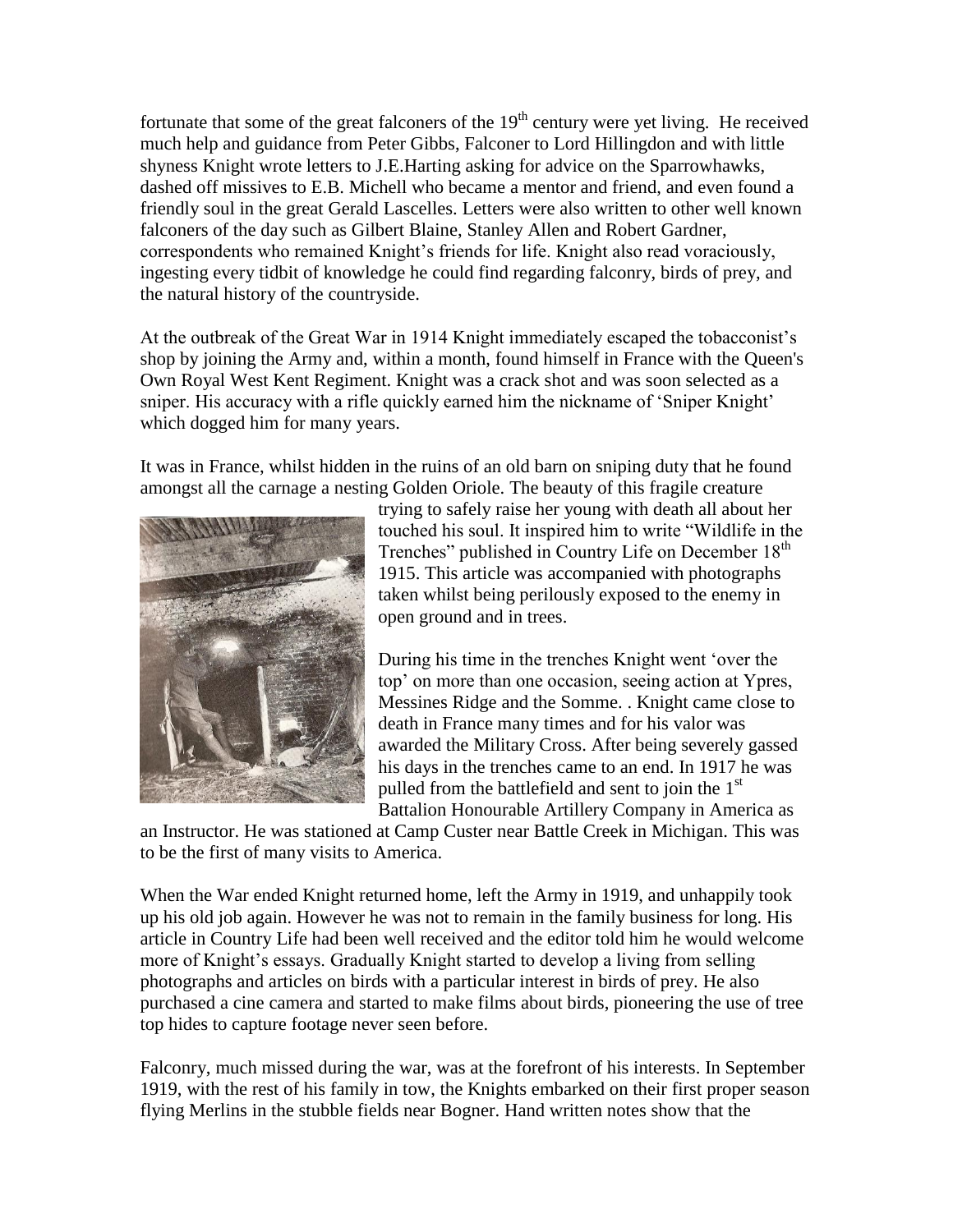Merlins were *Marmaduke (The Duke)* and *Wyndham (Winnie)* who were sometimes flown in a cast. On the first day of October *Marmaduke* was released back to the wild followed by *Wyndham* three days later after what appears to be a successful hawking season.

Two months later in December 1919, Knight had a major article printed in The Illustrated Sporting and Dramatic News with the title *Modern Falconry, - The flight with the Short-Winged Hawks.* This was a discourse on the training of two Sparrowhawks, *Melisande*  and *Javert.* It earned him plaudits and a following.

In September 1920 Knight joined E.B.Michell, Captain Awdry, Colonel Sandford and Captain St. John at Avebury for the first time. This outing to Avebury was a family affair

with Hugh Knight, Lizzie Knight and their daughter Judith Knight joining in. The Lark hawking that took place this year was described by Michell as being the most favourable, in respect of the weather for at least 50 years past and also to the exceptional excellence of the Merlins which had come from three nests in Yorkshire. One of the Merlins flown by the Knight's was *Eve* who had 73 flights and 63 kills,



In December, following the meet at Avebury, Knight's article Modern *Falconry – The Flight with Merlins*, describing the training

and flying of *The Duke* and *Winnie* the previous year, was published. In the same month a further article *The Merlin, or Lady's Hawk*, also appeared in print*.* This article centered around the training of two other Merlins *Spook* and *Eve,* where Knight reports that *Eve*  distinguished herself on Salisbury Plain.

In 1921 Knight"s first book was published and his first film was premiered. Both had the same title, *Wildlife in the Tree Tops.* His film in particular received incredible reviews. The Film Correspondent for the Daily Newspaper in 1921 wrote, *In a small, private kinema theatre in London yesterday a privileged audience was transported for an hour into tree-tops where herons were feeding their young, kestrel hawks were learning to fly, and a man with a camera was hidden in the branches. Captain Charles Knight, F.R.P.S., was the man, and the remarkable natural history pictures he showed were a great tribute to his skill and perseverance and a delight to the audience. They are probably the best "close up" moving pictures of birds ever shown………The kestrel hawk pictures from the top of an elm tree are just remarkable.* In a short space of time Knight was in demand and he was lecturing all over the country. He was immensely popular. He was larger than life with a gifted speaking voice that entranced his listeners. His fascinating talks were often amusing and always highly entertaining.

Falconry continued with the Merlins throughout 1921 at Shrewton with Stanley Allen, again with the Allens in 1922 on the Isle of Thanet, and in 1923 the Knight clan were to be found Lark hawking near Eastbourne. It was in Eastbourne that Knight lost one of his Merlins, which was later found by a member of the public and was subject of a local newspaper article expressing the finders surprise and delight at finding it.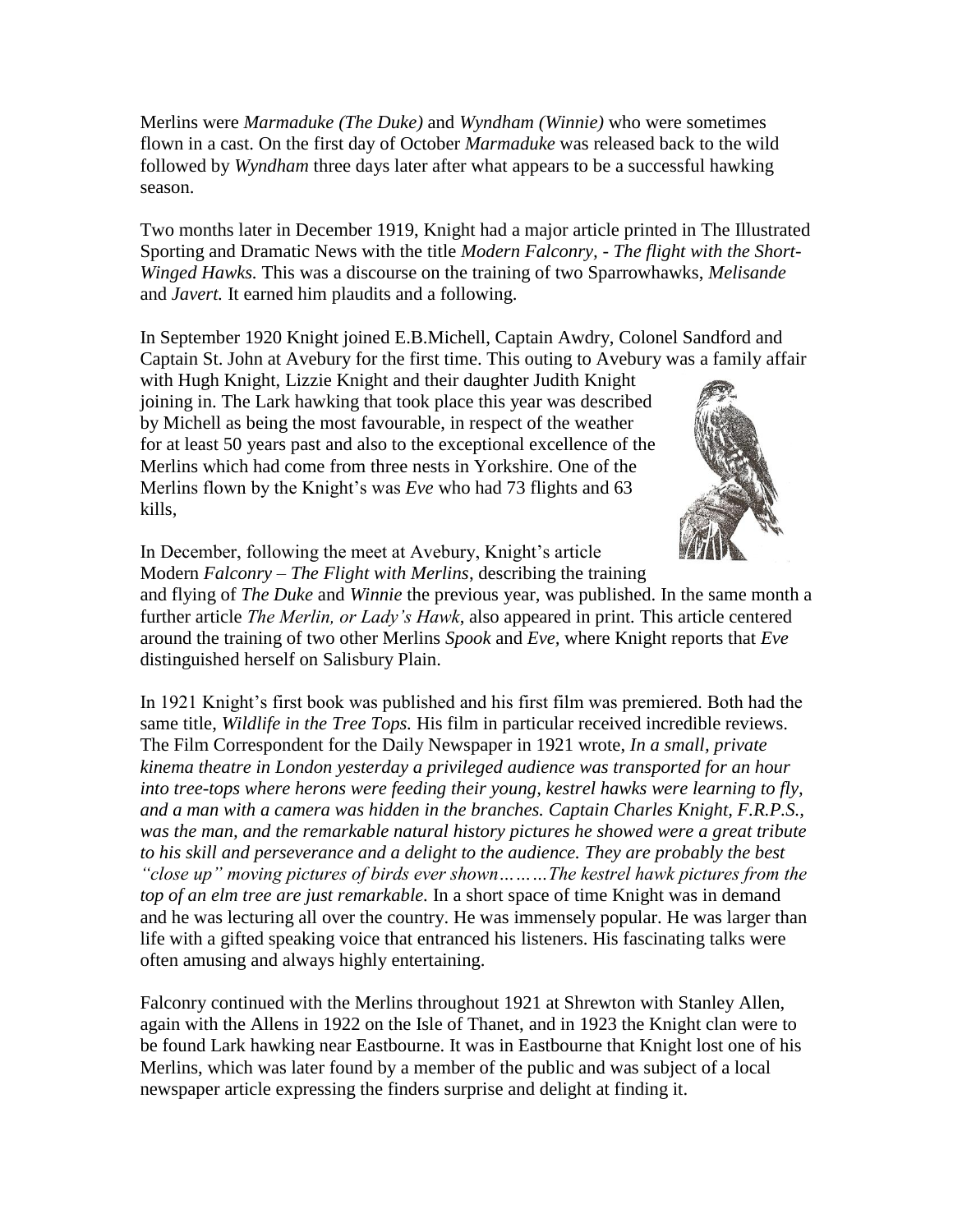On Thursday  $17<sup>th</sup>$  July 1924, Knight married Eva Olive Margaret Bennet at Chevening Parish Church near Sevenoaks. Numerous friends and family attended including members of the Blockey and Glasier families. Robert Blockey, his nephew, fated to die in the next war, was there. Knight had become a father figure to him had coached him in the art of falconry which he loved. Nine year old Phillip Glasier, was also at the wedding. Glasier too learned falconry and photography from Knight, whom he called "Unk", later becoming an internationally known falconer in his own right.

The honeymoon, if there was one, must have been spent in London preparing for the *Pageant of the Empire* which was held at Wembley. Knight had been asked to give a Falconry display and he did so in the arena dressed in period Elizabethan costume. He was assisted by his nephew, the actor Esmond Knight, also a falconer. They flew a number of falcons to the lure causing much excitement as many of the audience had never seen anything like it before. Performing in front of thousands of people thrilled Knight as much as his show thrilled the audience.

Prior to the *Pageant* Knight had given his show considerable thought. He describes being informed that one of the greatest living authorities on falconry was of the opinion that it



would be impossible, under such conditions, to give people any idea of a flight or the appearance of a hawk on the wing. Knight knew he would be up against considerable difficulties flying the falcons in such a small space. He decided he would give it a go, hoping to revive something of the enthusiasm with which people of this country regarded the sport in bygone days. He records in one of his books, *"…….we gave most creditable displays, if I may say so, of real flying and real stooping to the lure. Much the same as one witnesses in the field, only, of course, a leathern lure decorated with feather was substituted for the* 

*live quarry. The Hawks were flown loose. We flew them on every occasion that the Elizabethan and Henry VII episodes were enacted, and we never lost a single Hawk".*

In 1925 two great events occurred for the Knights. Their daughter Jean was born and Knight's second book '*Aristocrats of the Air'* was published. This work was widely acclaimed by the British public. Much of it was dedicated to birds of prey and it included a whole chapter on the Golden Eagle in the Highlands of Scotland, the bird with which Knight was later to be so closely identified with.

The year of 1926 was a busy one for the Knights. Work was continuing on yet another book and a film of the Golden Eagle. A lot of time was spent in Scotland, in hides filming and taking notes of eagle eyries. During the last weeks of filming Knight acquired his first Golden Eagle, "Grampian". "Grampian" and her sibling had been under sentence of death from the local keeper so a decision was made to save them. The two eaglets though were so far advanced that the male was found to have left the nest and although close by it was not possible to catch him. The female, however, with some difficulty, was caught. Knight returned home with Grampian and commenced training her.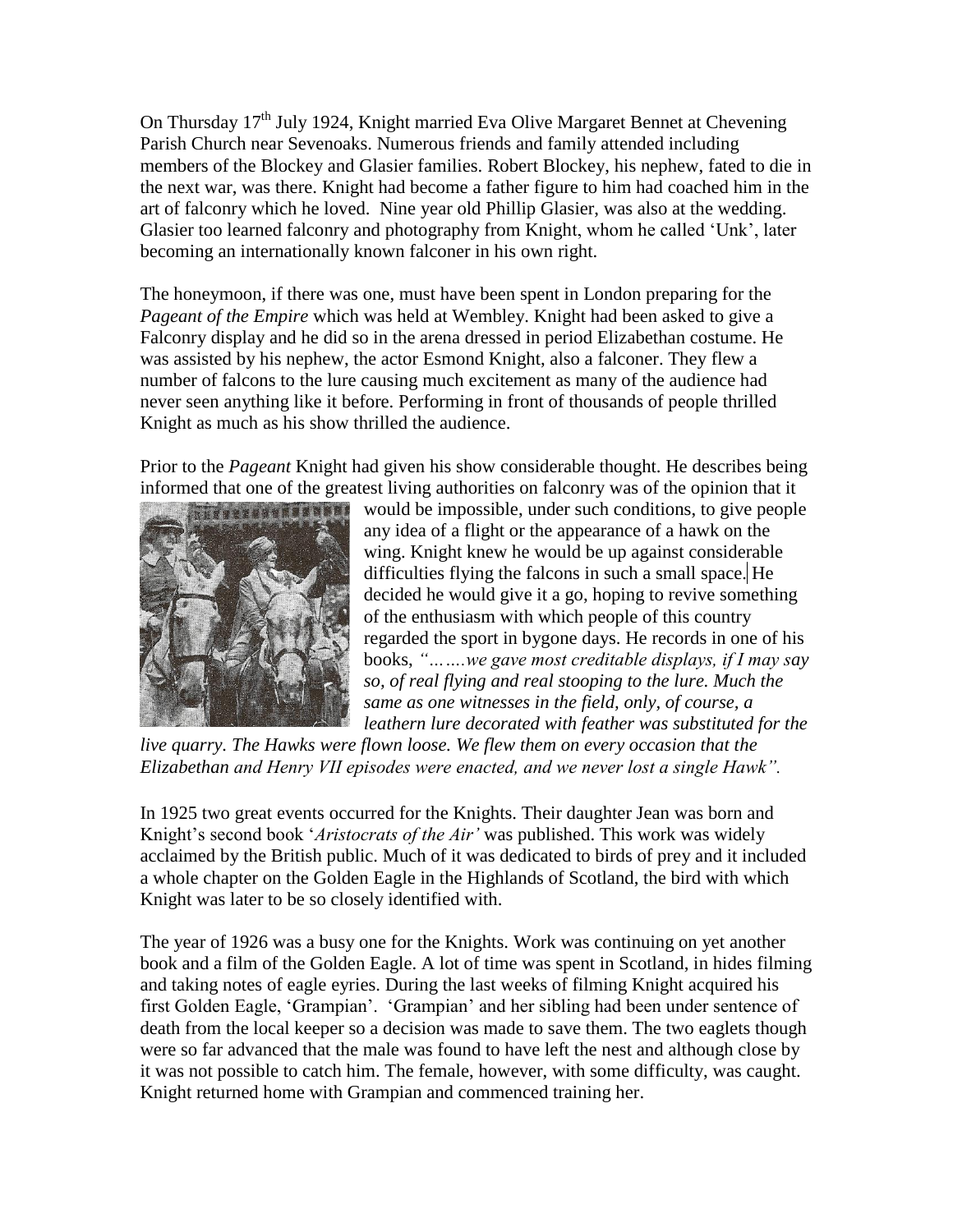In November of the same year tragedy struck the Knight family. On the  $19<sup>th</sup>$  at their home in Bessels Green, Eva gave birth to a baby boy. Sadly, something went wrong and both Eva and the baby died. Knight was totally shattered and devastated by what happened and Jean was to recall that he hardly ever spoke to her about her mother, finding it too painful to do so.

Knight lost himself in work and the following year saw the publication of "*The Book of the Golden Eagle*" and the release of "*The Filming of the Golden Eagle'*. The well reviewed book was dedicated to Eva and the inscription reads, "*T0 MY WIFE whose sympathy, encouragement, and help contributed so largely towards the successes herein described, but who was fated never to share in the final realization of our hopes."* The film premiered at The Polytechnic Theatre in Regent Street, London and was also a huge success. A set of postcards was produced to commemorate the event and nowadays they are very rare.



In November 1927, the British Falconers' club was formed. Although he was not there for the formation he was a member and staunch supporter and attended a number of the Annual Dinners.

In 1928 Knight sailed to America on the first of many lecture tours. In New York City he showed the film of the Golden Eagle in the Scottish Highlands and also lectured on falconry. On this trip Knight brought with him his Goshawk "Sligo". Most hotels had objections to birds of prey being kept in their rooms and so Knight would often keep them tethered on the hotel"s roof. Sometimes not everything went according to plan. Sligo managed to break free and spent the day wandering around Central Park before being captured by two boys. Although the first, it was not to be the last escape during Knights travels. The great escape garnered him publicity in the newspapers, and that he enjoyed.

Whilst in New York, Knight met with the curator of birds at the Bronx Zoo and managed to man a Golden Eagle "Valancia" that had been captured two years previously from the slopes of Mount Versuvius in Italy

By the time Knight returned to England two eaglets were due to hatch in Ben Gruinard, Scotland. A partnership between man and bird was soon to commence which would become world famous, perhaps never to be equaled again.

Knight had spent almost a year with Grampian, but things had not gone too well with her. She had a terrible habit of lashing out with her foot causing him injury. Fearing that she might end up attacking a child Knight eventually returned her to Scotland, releasing her on one of the Duke of Sutherland"s estates where Golden Eagles were protected.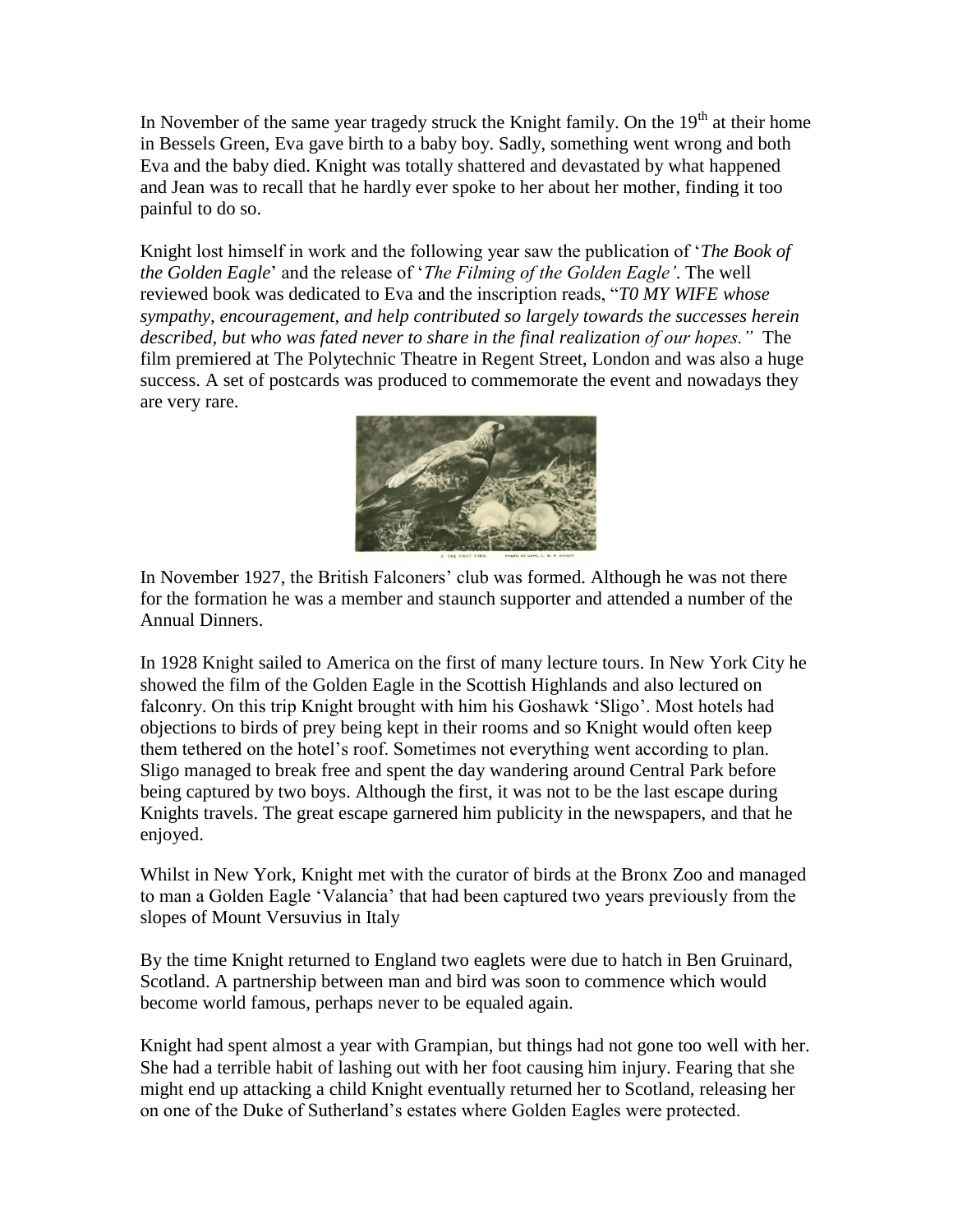In July the eaglets of Ben Gruinard were removed from the nest and transported to London Zoo. Knight was given the opportunity of having one of them and he chose the female, "Grampian II". To Knight"s dismay she too would lash out with her feet with little provocation. After a few bloody injuries she was exchanged for the other eagle, a male. The naming of the eagle caused some consternation. Originally Knight dubbed it "Aquila". Three year old Jean, however, had other ideas. In his book, named after the eagle, Jean is described as saying, "I like you. You look like Mr. Ramshaw". This appears not to be totally true. What she actually said was that the bird looked like "her". Jean was actually referring to Mrs. Ramshaw, her nanny. Howsoever the name came to be, "Mr. Ramshaw" it was forevermore.

Mr. Ramshaw turned out to be a bird with a charming disposition according to Knight. He did not resent being stroked and he was not bothered about having people around him

even when the numbers were great. Children in particular he seemed to like and allowed them to stroke his head. He had an agile mind and in a very short space of time Knight had him flying free. Mr. Ramshaw was soon catching rabbits and hares quite readily, providing the Knight clan with a great deal of sport.

It was not long before Mr. Ramshaw became quite a celebrity, as famous in his day as the fictional Black Beauty, Black Stallion, and Lassie. Photographs of him were appearing in newspapers in Great Britain and across the United States including New York and Chicago. A "talkie" was made of Mr. Ramshaw in action with headlines of "A Golden Eagle trained for Falconry" and "Britisher tames a Golden Eagle". It came as



no great surprise to Knight when he was asked to take Mr. Ramshaw to America and lecture in various cities. After some consideration and obtaining permission from the Zoo in Central Park to accommodate Mr. Ramshaw should the need arise he agreed to do it. The incredible adventures were about to start.

On New Years Day, 1929, Knight made the final preparations and readied himself for an early start from his home to Southampton Docks. The following morning Knight was to experience the first of many mishaps that traveling to America with Mr. Ramshaw would entail. On looking out of his bedroom window that morning he was shocked to find that Mr. Ramshaw had disappeared. He had broken his chain and there was no sign of him. Fortunately he was quickly found in a tree consuming a tasty rabbit. All attempts to encourage him down were fruitless. Bribes and entreaties had no effect. Knight ended up bringing his tree climbing sniper skills into operation and successfully managed to get down with him.

Knight sailed to America on board the Mauretania straight into storms which the ship"s master described as continuous and the worst passage he had made in thirty three years of crossing the Atlantic. Waves had come over the decks smashing twelve plate glass windows on the upper promenade deck and a second wave which swept over the bridge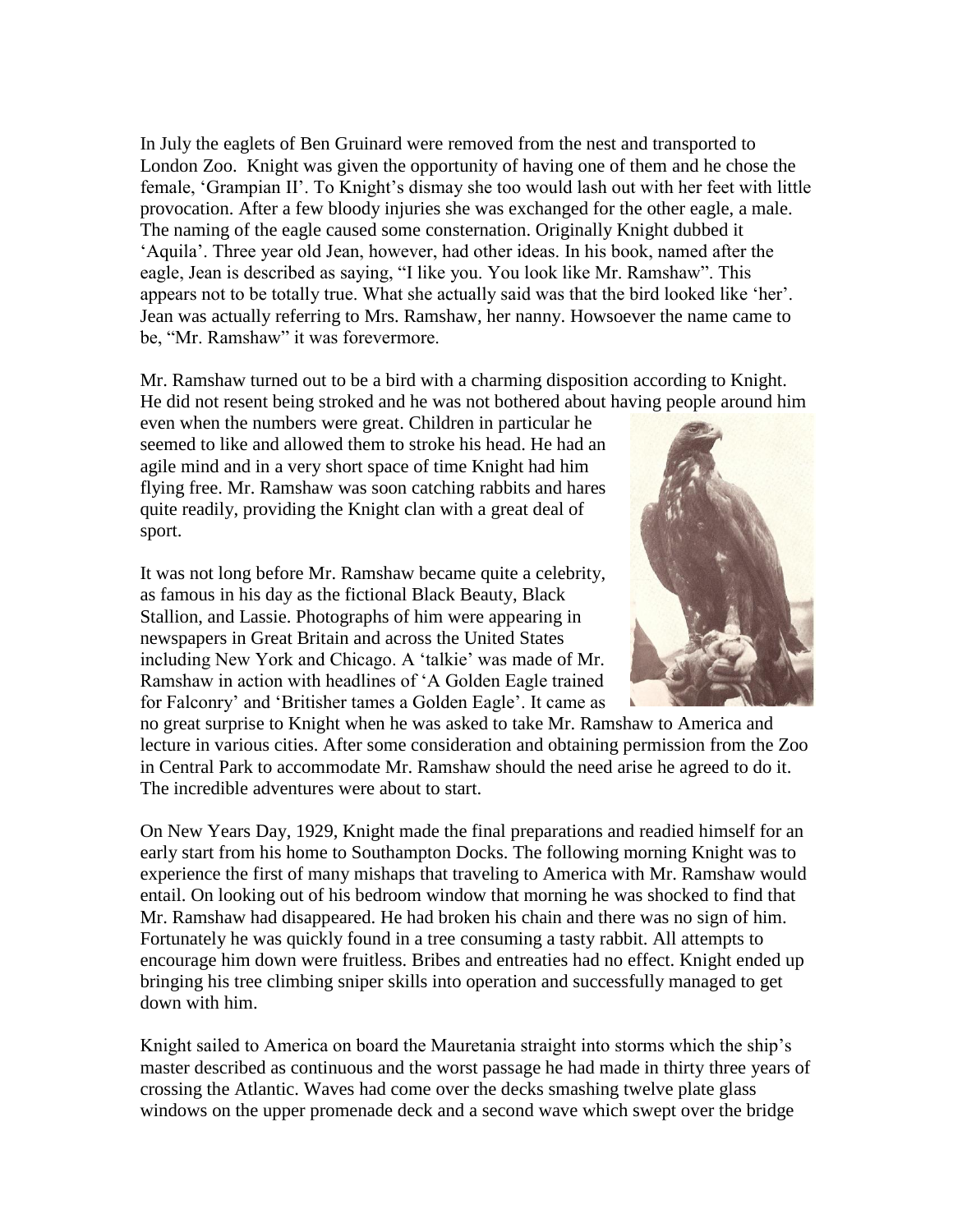smashed another three windows in the wheelhouse. Although arriving late in New York, Mr. Ramshaw was none the worse for wear and posed well for photographs as Knight was checked through customs.

Ramshaw made his first public appearance before an American audience at the American Museum of Natural History. He flew across the stage to a perch that had been draped with the Stars and Stripes and overnight he became famous.

Knight spent four months in America on this particular trip, lecturing in various cities around the country, but also spending a considerable amount of time on Gardiner"s Island, off Montauk Point, Long Island, New York. Gardiner"s Island is 10 miles long by 3 miles wide and was granted to the Gardiner family in 1639 by Charles I. It is home to a huge Osprey colony. The birds nested in trees, as one would expect, but as Gardiner's Island is virtually predator free they also nested on rocks, buildings and even on the shore itself. Knight estimated that there were between 300 to 400 pairs nesting there. He spent hours taking copious notes and filming the Ospreys, concentrating in particular on one nest containing 3 eggs. He recorded this entire osprey family event until the chicks fledged. At the time Knight felt that he had truly achieved something for his filming of the Osprey was way ahead of anything else he had done – or anyone else had done - so far.

During Knight's stay on the island Mr. Ramshaw was permitted to have flights over the Gardiner's land and would generally return to the lure when called. However, as was to happen on a few occasions, he got loose and wandered off. This particular time he was missing for two days before he was found and Knight managed to recapture him.

Knight returned home to England in August of 1929 bringing with him 4 young Ospreys and a Bald Eagle, "Miss America".

Knight had a special project in mind for the American Ospreys. The last known breeding pair in Great Britain was nest robbed in 1916 and the adults disappeared from their territory. Ospreys had been persecuted to virtual extinction by game keepers, shooters, and egg collectors and, after 1916, only the odd vagrant was seen from time to time. Ironically the eggs of the last known pair were revealed to have been stolen by an officer who came under Knight's command during the War. The soldier admitted to Knight that he had stolen them for a collector, having swum out to the island where they were located when the estate guards were away just before dawn.

In what was probably the first attempt to reintroduce the Osprey to Scotland, Knight



released one pair on the estate of the Duke of Sutherland and the second pair on Lord Cameron's estate where the last known breeding pair had been nesting. Once again, Knight published a set of postcards to commemorate the event and later made a film which starred his nephew Edmond Knight, a well known actor as the egg thief raiding the last Osprey nest.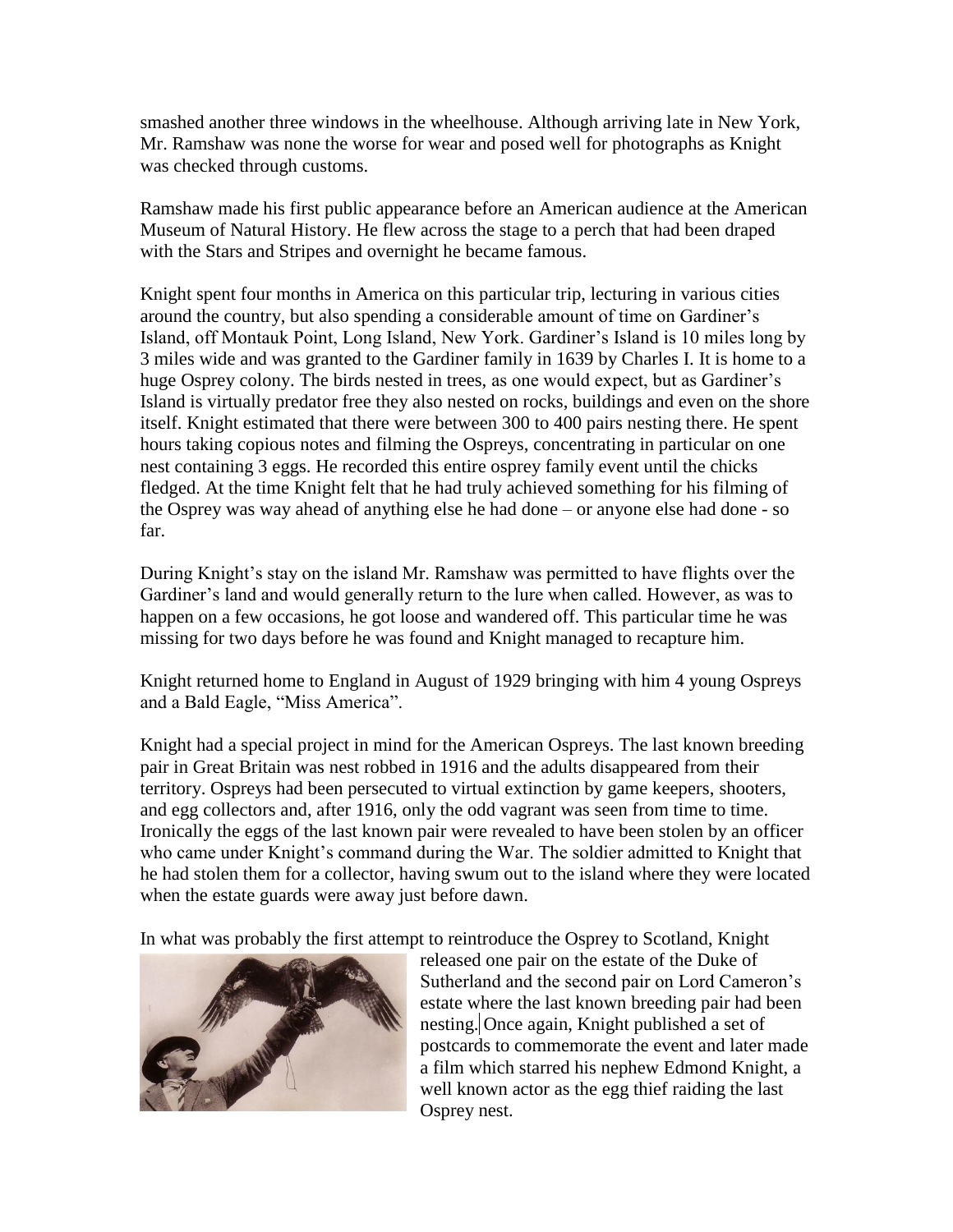Miss America, an eagle in full adult plumage, proved to be a challenge. She had been given to Knight by the Director of the Washington Zoo who was somewhat skeptical as to whether she could be tamed. The Director had remarked to Knight, "No one has tamed the American eagle yet, and I don't suppose a Britisher will do it'. Knight readily took up the challenge and after some 13 weeks had her flying free. It was not long before both Mr. Ramshaw and Miss America were flying together and enjoying aerial acrobatics.

Knight did not just use his eagles as lecture birds but actively flew them on game at every opportunity. Though Bald Eagles had been kept in captivity for years, one notably being a mascot for a Wisconsin regiment during the American Civil War, Miss America may very well own the title of being the first Bald Eagle trained for falconry purposes. The British Falconer"s Club report for the year 1931 records: *"Capt. Knight's Golden Eagle, Mr. Ramshaw, continues to take rabbits in a satisfactory way. It was seldom that he was taken out when he did not kill something. An American white-headed eagle was also trained, which caught one or two rabbits, but it was of very uncertain temper and almost impossible to hood".*

In June 1931 Knight was involved with another Pageant. The venue on this occasion was at Rochester Castle and Knight played a nobleman during the reenactment when Simon de Montfort carried out an unsuccessful attack on the castle in 1264. In November of the same year, following many requests, Knight returned to America for several months on what he described as his first real cross country tour. He visited many states, including Hawaii, with Mr. Ramshaw. His deep drawling voice and fascinating tales enchanted every audience he met with, winning him more fame and



fortune. His trip was again not without mishap. Following a taxi ride in San Francisco he suddenly realized that he had left his falconry glove and Ramshaw"s hood behind. Carrying an eagle around without a glove was not an easy thing to do and he had to improvise with a motoring glove. In the process he did end up with numerous punctures and scratches to his left forearm, souvenirs of his American visit he delighted in showing off.



On his return from America he brought back a Redtailed Hawk, possibly one of the first to be brought to the U.K. to be used for hawking.

During his lifetime Knight produced a number of films on natural history subjects that were shown in conjunction with his lectures or as newsreel shorts before feature movies. Quite a few other films, however, centered around or featured the sport of falconry. For many

people this was their first real look at the ancient art.

In 1933 Knight was approached by London Film Productions to provide some hawks for a falconry sequence in their film *The Private Life of Henry VIII*. Initially he refused on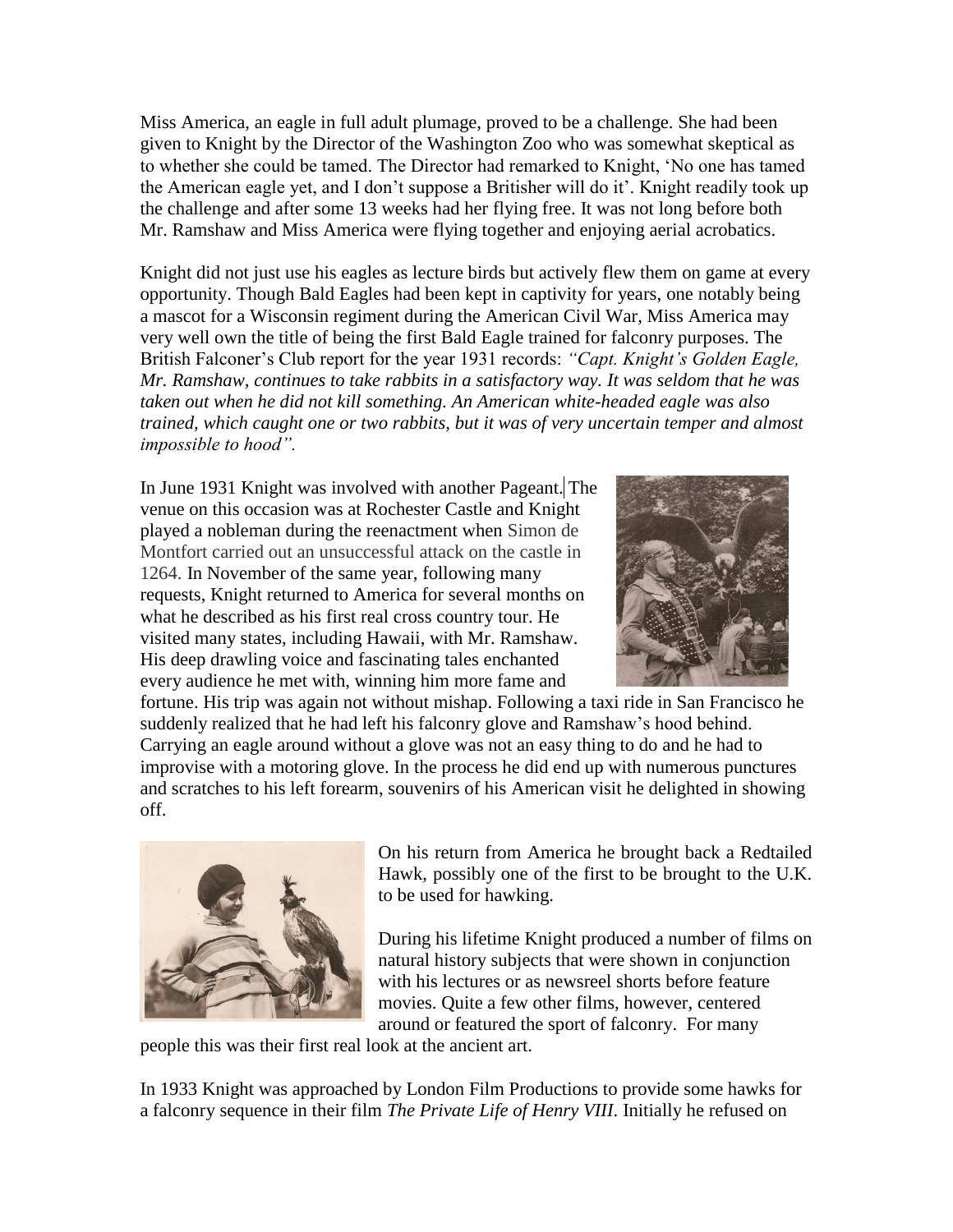the grounds that it was not easy to find a sufficient number of birds in the numbers that Henry VIII would have had when he went hunting. After some difficulty Knight did manage it, coming up with three falcons, two tiercels, two Merlins and two goshawks. Once again the relations were involved. Nephew Esmond played a leading part in the hawking scene. Young Phillip Glasier was the cadger. The film was a huge box office success. The falconry scene, but a small part of it, whetted Knight's desire to see the sport more fully depicted for the screen.

Knight realized the drawing potential of a movie portraying the romance of falconry and set about producing a film that would be enticing to the paying public, particularly the American audience who had never visited the shores of Britain. The film *Falconry in Old England* was made and showed the thrill and pageantry of English hawking during the time of Henry VIII. A second film, *Sweeper of the Skies*, was later produced further depicting 16<sup>th</sup> century falconry. Knole House, built in 1486 in Knight's hometown of Sevenoaks, and its extensive parkland were used as the background. Knight considered that he had to attract both audiences that were interested in birds and those that were not and so concocted a melodrama that might have general appeal. The entire Knight family was once again involved. The film centered on the myth of a Golden Eagle carrying off a child. The child in question for the film was Knight"s daughter Jean. The "Jean" carried off by the eagle, (Mr. Ramshaw of course!) was in reality a dummy, very light in weight so as to enable Mr. Ramshaw to bear it away. Young Phillip Glasier raises the alarm and Esmond is the hero poacher who climbs the cliff to the eagle"s eyrie and rescues the child. When it was shown some of the audience believed they were watching a real child being carried off, so good was Knight's trickery and Ramshaw's performance. A more serious film, *Monarchs of the Air*, on the natural history of the countryside involving Peregrines, Buzzards and other birds soon followed.

Esmond not only participated in his uncle"s movie making adventures but, as a frequent visitor, would often enjoy falconry outings with him. One August afternoon Knight and Esmond went out for a few hours hawking on the marsh near to their home. On this occasion Knight was flying his falcon "Bess". The afternoon had not proved too

successful but as they walked back across the fields towards home they saw a solitary rook, in the next field, close enough for a flight with Bess. Knight loosened her hood in readiness and they moved closer. Suddenly the rook was away and commenced climbing. Bess"s hood was struck and she was away in pursuit. They soon became specks in the distance but Esmond ran after them and as the light faded he finally heard the faint tinkling of bells. As he approached her he saw that she had in fact caught a crow having given up on the rook for an easier kill. As Esmond knelt down beside her to assist in the plucking he was horrified to find that Bess"s breast feathers were hanging loose and realized that her crop was almost severed from her body. He picked her up and raced back to Knight who thought she might recover but sadly, by morning she was dead.

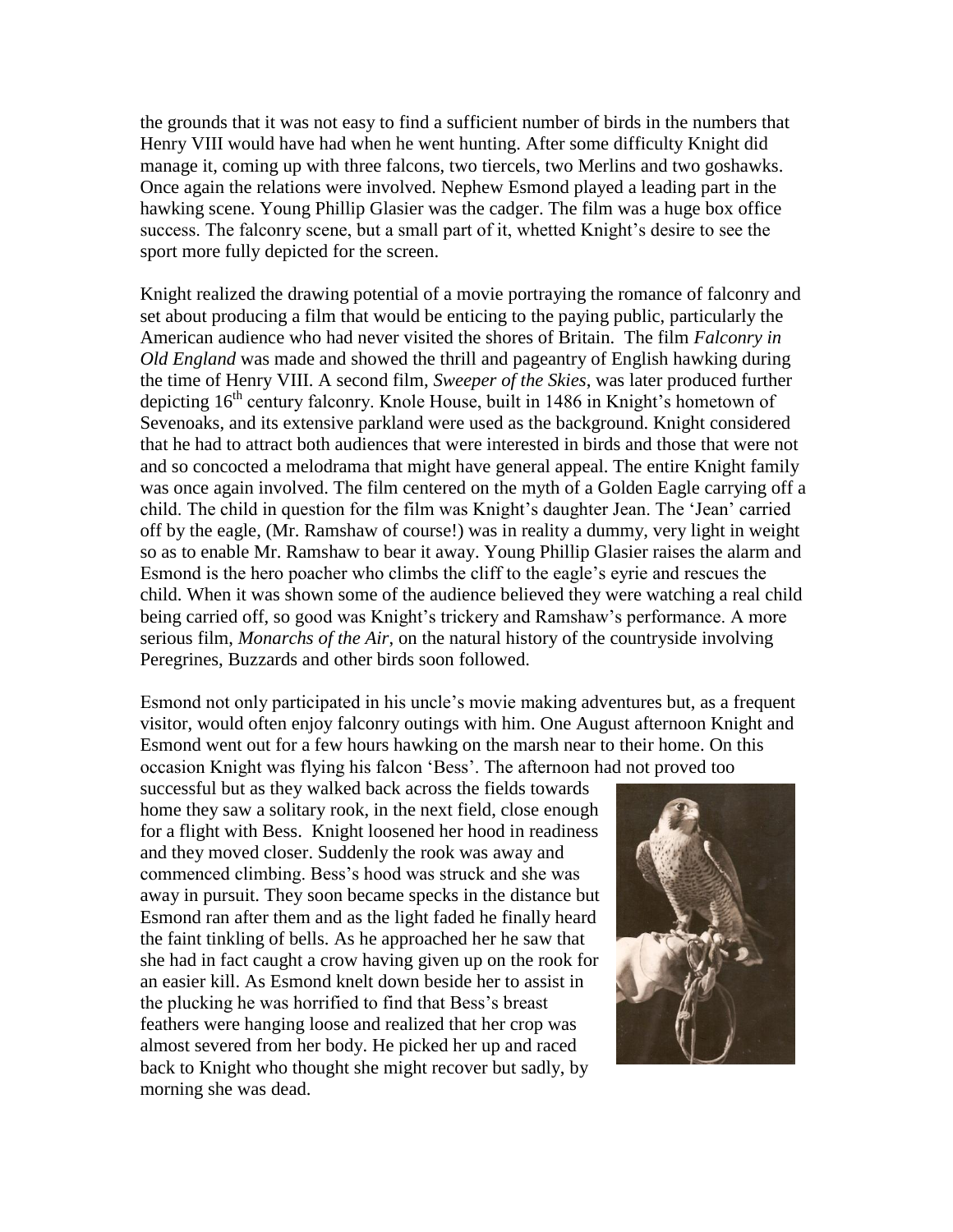In December 1932 Knight put the finishing touches to his next book, *Mr. Ramshaw, My Eagle* which was published the following year. Once again it was a huge success both in the U.K. and the U.S.A.

February 1933 found Knight back in America, on his fifth tour, showing his new film, *Falconry in Old England*. The film had already been running daily for some six months in a London theatre and his American audience found it equally delightful.



Knight's next adventure took him to South Africa for the first time. His daughter Jean had moved there to live with his sister Winnie and Knight thought filming African birdlife would be an interesting departure from his work in Britain. He spent some five months in South Africa filming the usual African wildlife but also took a special interest in the Martial Eagle. Knight acquired an immature Martial Eagle whose parents were under sentence of death due to sheep killing. Knight started training 'James' on the voyage back to Southampton and by the time he arrived James was already flying to the fist.

In January 1934 Knight is back in America on what has now become an annual tour. Mr. Ramshaw is of course with him but on this occasion the eagle was refused entry on arrival in New York. Customs suddenly declared that "nothing with feathers on could be landed in this country without a special permit from Washington'. After a short delay however he was allowed to disembark and the tour went ahead without further delay.

When at home Knight often wrote articles for magazines and letters from him would appear in newspapers in reply to items relating to birds and other wildlife. One interesting letter appeared in The Times on  $2^{nd}$  April 1935 with the title 'Hawks at Sea'. Knight recounts a story told to him some two years earlier of a Merlin that had been spotted perched in the rigging of a ship sailing from Southampton to New York. The Merlin was kept under observation and viewers enjoyed seeing it indulge in joy flights about the ship and hunting forays to catch Storm Petrels on which it fed exclusively throughout the voyage. When the ship arrived within sight of Long Island the Merlin left. The narrator of the story was a W.F. Russell. This of course is William F. Russell, Jr. an American falconer residing in New York and author of *Falconry, A Handbook for Hunters* which was published in 1940. Knight is mentioned in this book.

Knight returned to America in 1935, this time with both Mr. Ramshaw and James the Martial Eagle. One of his lectures at Cornell University inspired the collegians to start their own falconry club. At the time falconry in New York State was illegal but flying to a lure was not. A newspaper article on December 21st reported: "*Wings flap, a hawk stoops, claws strike, and in the revival of an ancient and kingly sport, the students and faculty of Cornell University have just become the latest devotees of falconry. Already the new falconers are training bald eagles, goshawks, sparrow hawks and peregrines. But since hunting with falcons is forbidden by the laws of New York State, Cornell's new sport stops short of actual game-killing. Despite this restriction, however, the hawkmasters are getting thrills a-plenty by training their birds to fly to lures*".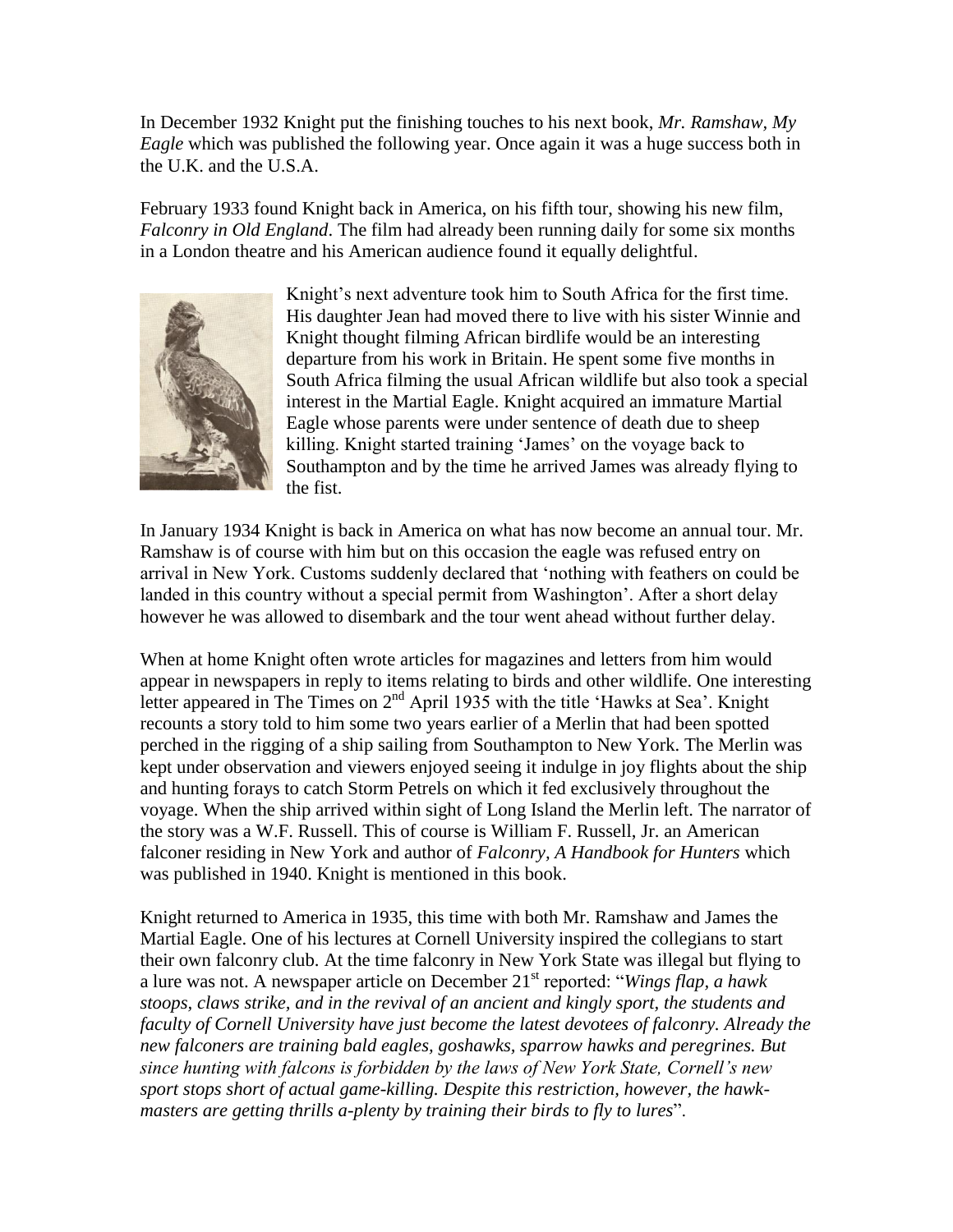Knight's 1936 visit to America was a humorous mirror image of the first. He arrived in New York City on New Year"s Day, occupying his favorite room at the Hotel Gotham.

Mr. Ramshaw was berthed on the roof. On the 18th the nine year old eagle broke away from his tether and went sightseeing around Manhattan. He landed on the hood of a taxi cab whose startled driver, aided by Patrolman John Timothy, was able to catch him and hold him in a cell at the station house. The Times reports that "at the same time an unidentified woman hysterically called Lieutenant Henry Devlin, in charge of detectives, and informed him that "an eagle was kidnapping a baby on Madison Avenue'." She must have seen Knight's movie or had a nip too much. On a happier note, 1936 also saw the publication of Knight"s latest book, *The Adventures of Mr. Ramshaw The Eagle*. He delighted in signing them "Eagley yours, Charles Knight" for his many fans.



The year 1937 was a busy one for Knight. His next book, *Knight in Africa*, was published recounting his past visit there and the wildlife he had encountered. A chapter describes James"s life in the nest and his eventual capture saving him from certain death. Mr. Ramshaw, perhaps the most traveled eagle in history, had accompanied Knight on this adventure and Knight proudly describes his hunting forays across the African Veldt. The book contains some sixty photographs of African animals and birds and once again it was a huge success. Knight's reputation as Britain's most popular naturalist was cemented with this adventure volume.

Later in 1937 Knight returned to Africa. He had been approached by the National Geographic Society and asked to lead an expedition in search of the Crowned Eagle. The invitation was readily accepted. After several weeks filming various other creatures in South Africa, Knight received a message that Crowned Eagles were nesting in the Zuurberg Mountains and he left to film them immediately. Knight described the filming of these Eagles, known to the locals, as "Leopards of the Air", as being extremely hard work with more moments of despair than anything else he had ever attempted. It was almost impossible to film them but as luck would have it a second nest was found which was far more accessible. Knight was able to build a comfortable and well camouflaged hide and filming commenced. As can happen many times two chicks hatched but only one survived, the younger being killed by its sibling. It was during filming that Knight was informed that the local farmers were not happy about these Eagles and had made up their minds to shoot the parent birds. The chick by this time was a brancher and the decision was made that in order to save these splendid birds they had to remove the chick. With the assistance of a friend this was done. "Coronation" became Knight"s fourth eagle.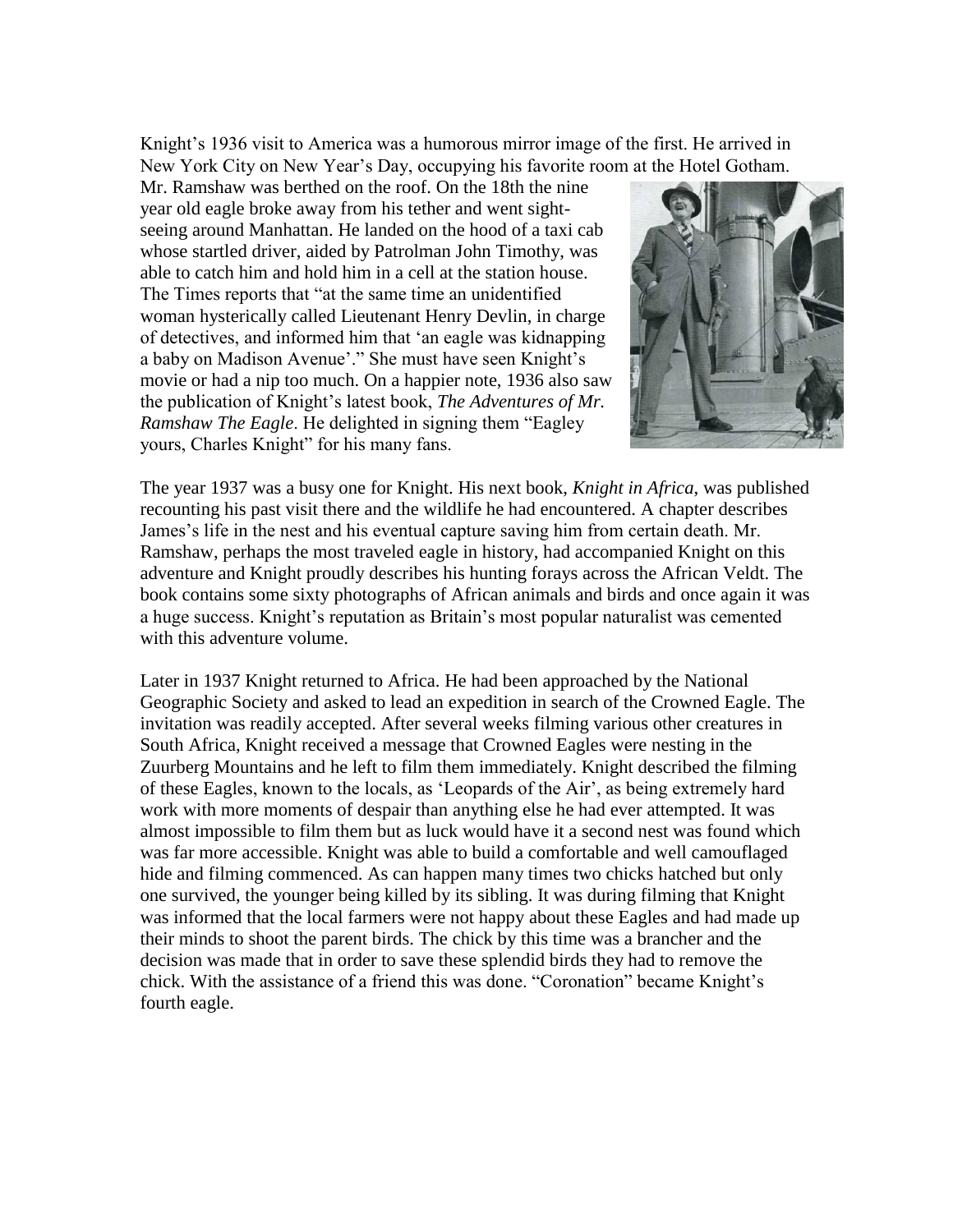

During the summer of 1938, three eagles, Mr. Ramshaw, James and Coronation were flown daily. On occasion all three were flown at the same time but because of the risk of crabbing they normally flew separately. Knight was fascinated by the different hunting methods of the three eagles. Ramshaw would often follow on from tree to tree in the hope something would bolt. Coronation would go straight up,

some 40 or 50 feet above the ground and would sit, immovable, watching and waiting. James was totally different. He would climb to vast heights, a dot in the sky and then, with half closed wings, would drop at terrific speed, flatten out, and take prey with the greatest of ease. The film of the Crowned Eagle was released later in the year and was aptly name, *Leopard of the Air*.

In December Knight made his annual trip to the U.S. to show his new film. On this occasion he took Coronation with him leaving Ramshaw at home. Knight was severely criticized and was told in no uncertain terms never to come on a lecture tour again without Ramshaw who was, if anything, more of a celebrity than his owner. Knight heeded this advice ever after.

Back home in England Ramshaw once again broke loose and this time spent some two weeks free, taking various quarry when the need arose. He was finally caught but very nearly lost his life. It appears that he may well have killed a sheep as he was found consuming the head. Knight's friend Leslie Hoyle serendipitously turned up amongst a number of farmers and gamekeepers who were deciding which one of them was going to shoot the eagle. On his return Knight had to pay the princely sum of £3 to the owner of the sheep.

In the summer of 1939, following Knights return home, Miss America, who had been cared for by a friend during Knights recent tour was returned and all four eagles were flown at game on a daily basis. They were not all flown at the same time though

Ramshaw and Miss America were often flown as a cast. Although they would fight with quarry one or the other had caught they did not fight each other as a bond had formed between them. At the end of August some more filming took place with the four eagles. Kent was enjoying a long period of beautiful weather and hundreds of feet of film exposed. As Knight turned towards home he spoke of some more filming, hoping for even better results - but



they were never obtained. A few days later World War II broke out.

Knight had no vision of what the future held. By now he was in his mid 50"s and active service was not an option to him. After careful consideration he decided that he could not keep the four eagles at home. A food shortage was no doubt imminent. Miss America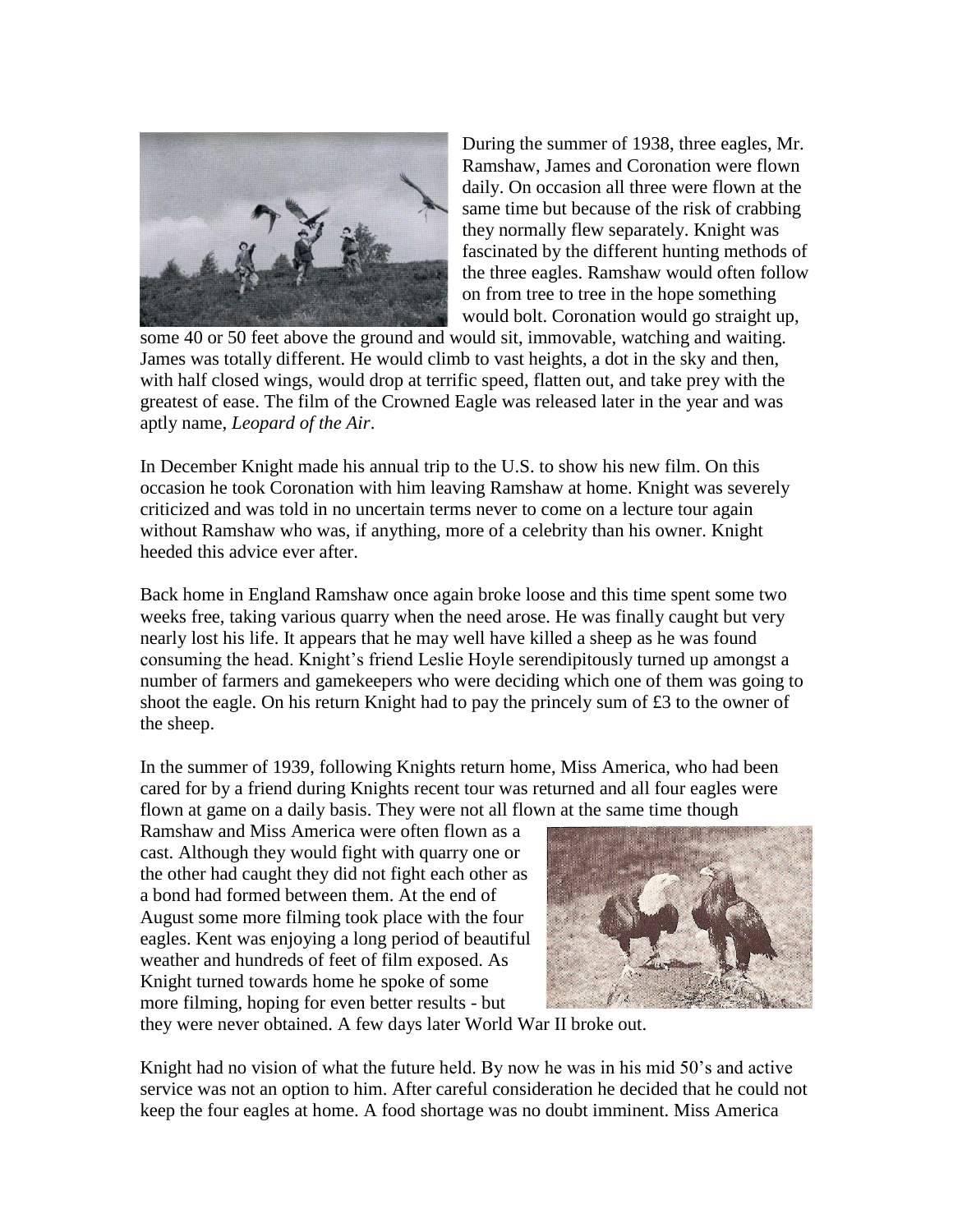was transferred to London Zoo, James went into the care of a friend at the Scottish Zoological Park and Coronation was cared for by Leslie Hoyle and later by another friend. Mr. Ramshaw, however, remained with Knight. He could not part with him.

The early months of the War had little effect on Sevenoaks, and Knight, not to be put off by hostilities, made his first war-time crossing of the Atlantic, returning to New York with Mr. Ramshaw for yet another lecture tour. Radio shows were all the rage in America and Knight, with Ramshaw, appeared on one of the most popular, comic Fred Allen"s program. Ramshaw once again escaped his owner and flew around the studio throughout the program causing no end of humorous havoc. The recording of the radio program is as funny today as it was over sixty five years ago.

On his return to England in early 1940 Knight immediately made plans for a visit to France to entertain the troops with Mr. Ramshaw. Whilst there he was able to return to the battlefields he had fought on in the "war to end all wars". Knight stood on the same spot where he had been 24 years previously and he recalled clearly the darkness, the evil smelling mud, the greasy duck-boards, the scent of H.E. (High Explosive) the roar of gun-fire and the water filled shell holes. Knight remained in France until May  $10<sup>th</sup>$ . On that morning the enemy commenced the invasion of the Low Countries and he was evacuated to Britain. By the time he arrived home, Arras, where he had been had fallen to the enemy.

By this time the outlook for Britain was bleak and many people believed that an invasion was imminent. In every hamlet and village old soldiers of the last war organized Local Defense Volunteers (later known as the Home Guard) to help defend their country against the invader. Knight was one of these old soldiers. He worked from morning to night organizing map reading classes, day and night operations, giving instruction in how to get from point A to B without being seen and how and where to shoot someone with rifle or shotgun. Whilst this was going on Knight was also putting together a new film, *Britain Carries On* which, in part, would show Ramshaw carrying on in spite of the war.

In October 1940 Knight boarded the Dutch Liner *Volendam* with Mr. Ramshaw to once again cross the Atlantic for what was to be his seventeenth trip to America. Ramshaw was given his own private quarters in the form of a disused lavatory. On the third night out the ship hit a mine and the order went out to "Abandon Ship". Knight was distraught



as he could not get to Ramshaw, horrified at the thought of leaving him to a watery fate. Knight, broken hearted, boarded the lifeboat when ordered. As the lifeboat was being lowered it smashed against the side of the ship and became jammed. The passengers were asked to return to the ship and reboard via rope ladders. This time Knight was able to work his way through the wreckage and

quickly rushed to Ramshaw, finding him safe and sound. The lifeboat though was soon back in working order but Knight made the decision to remain onboard and take his chances. He could not leave Ramshaw. Knight wished everyone good luck and watched until the boat reached the water. Some two hours later, with the remaining crew now abandoning ship, he was ordered into the last lifeboat. The crew forced him to abandon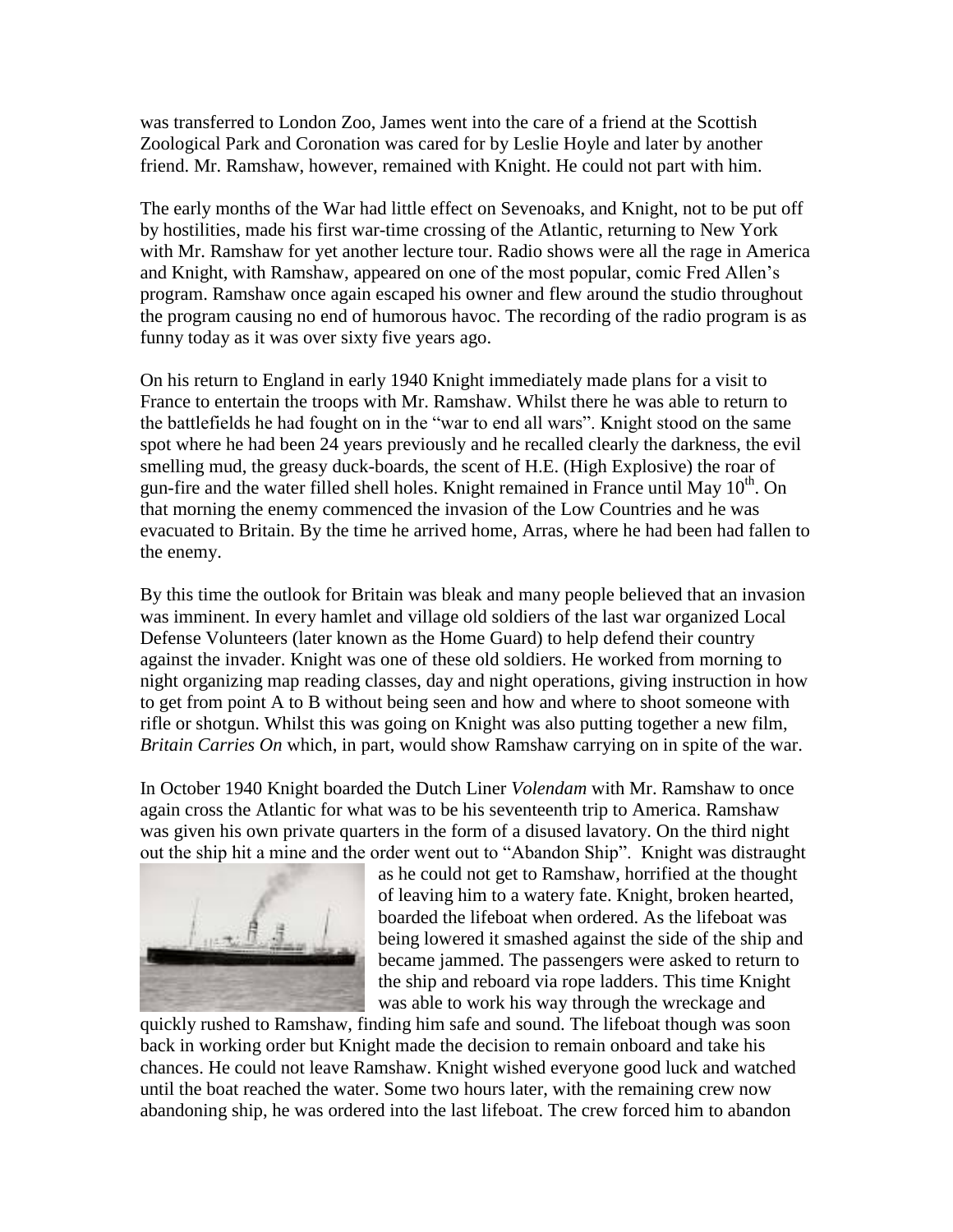Ramshaw. Some three hours later by pure chance their boat was rescued by a British destroyer.

Knight remained on the destroyer for several days until it berthed in Scotland and he then made his way to Glasgow. After many anxious inquiries he was informed that the *Volendam* had sunk. Knight was distressed and in shock at the loss of Ramshaw.

As he made plans to return home Knight received a phone call with the astounding news that the *Volendam* had not sunk and had been safely beached at the mouth of a Scottish river having been towed there by another destroyer. The following day he boarded the ship which was partly submerged. Knight made his way down to Ramshaw"s quarters. He recalls, *"There was a good deal of water here through which I had to wade and I unlocked the fateful door with considerable misgivings. The hinges creaked dismally as I pushed it open and peered into the semi darkness. The place looked deserted and smelt musty, Ramshaw's crate had parted company with its moorings and was floating forlornly among bits of board and straw bottle-cases and there was no sign of Ramshaw. I was actually looking about for his body when I heard the familiar "twoot-twoot" of welcome above me. I peered up and there was my old friend perched on the partition, between which and the roof there was just enough room for him as long as he maintained a crouching position. I don't remember – I don't think I ever knew – just what happened at that moment. I imagine that whatever I did or said was largely sub-conscious, but that I muttered "Hullo, old boy. I am glad to see you," or words to that effect. Again I do not know, but it is just possible that Ramshaw, perhaps for the first time in his life, was pleased to see me too."*

Two days later Knight was back in Sevenoaks with Ramshaw who was none the worse following his experience. Knight was not a person to be put off from sailing across the Atlantic just because of one mishap and it was not long before he had booked another passage to America. His ship did not sail on time and during the delay the docks were bombed by enemy aircraft. The ship was not hit and soon Ramshaw and Knight were westward bound. Knight spent the next six months in America lecturing and flying Ramshaw often accompanied by William (Bill) Russell. It was whilst they were in Florida that once again Ramshaw broke free from his chain leash. Luckily he was found and recovered the following day.

Following a further visit to America in 1941 Ramshaw and Coronation were being flown daily at Sevenoaks but quarry was becoming increasingly short and obtaining food for both birds was becoming a serious problem. Reluctantly Coronation was transferred to a Zoo. Knight continued with his film making. Ramshaw obviously became the main star of the new movie



*"Ramshaw's Dream of Glory"* in which the eagle forms his own Squadron and flies to Scotland to look up some of his pals and get them to join, a spoof film but nonetheless a morale booster for the British public. Once the film was complete Knight commenced a tour of Britain visiting R.A.F. Stations with Ramshaw. His tour continued into 1942 and culminated in Ramshaw being elected the Official Mascot for 209 Squadron.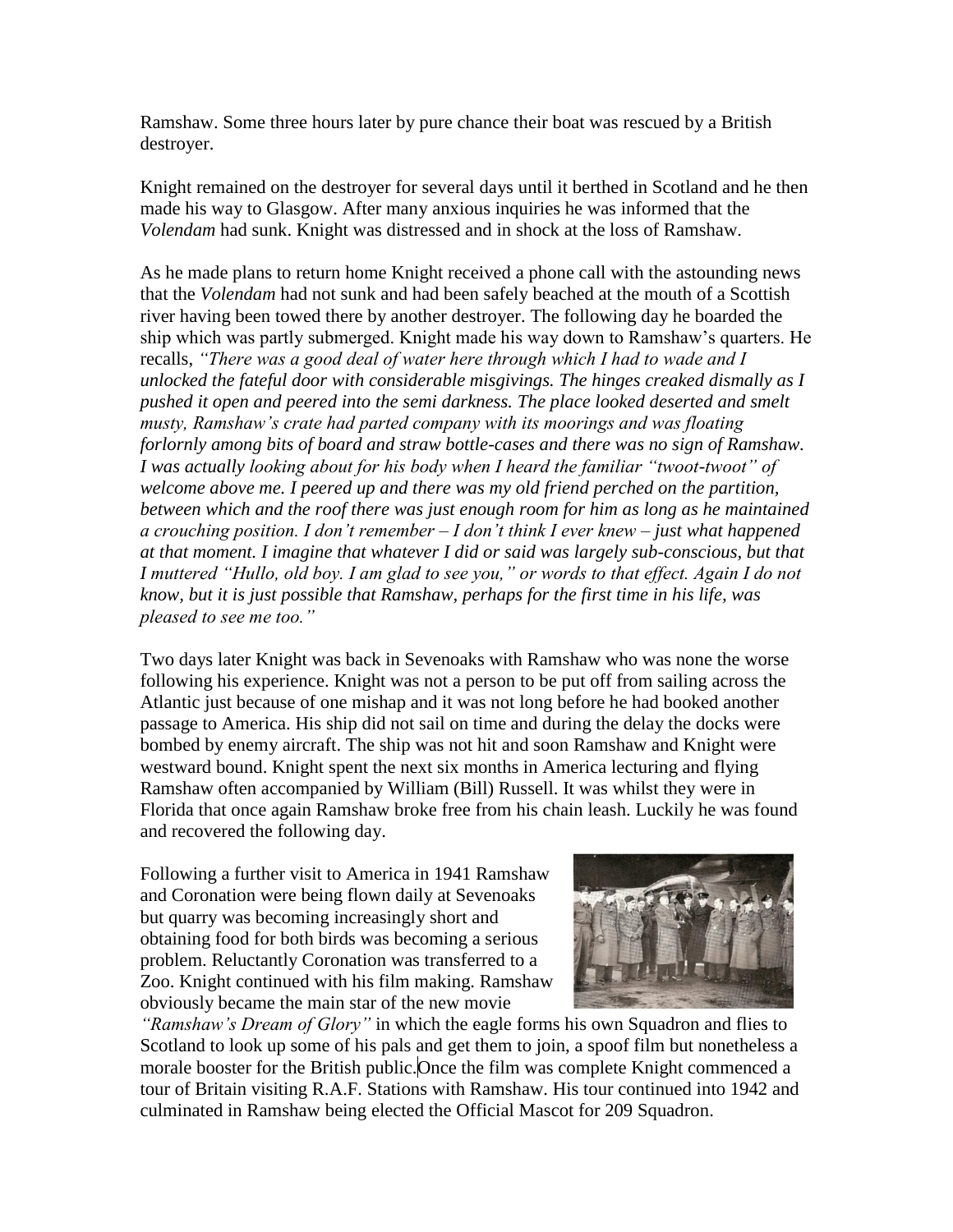The following year, 1943, another film was produced by Knight for the British public, *Mr. Ramshaw Battles the Blitz*, which was soon followed by publication of his next book, *All British Eagle.* Virtually the whole of 1943 was dedicated to touring Britain, "doing his bit, in his unique way, for a great cause'.

As the war entered 1944, Knight learned about the sad loss of his friend and protégé Robert Blockey, shot down over Berlin whilst on a huge bombing raid. The brilliant Bobby Spens, a hawking companion on many Knight outings, had died earlier in the war and Blockey"s loss only compounded his sorrow. Knight had fought in the Great War so that no others would ever die in battle again. There was a taste of bitterness in his mouth as the war ground on and more friends and neighbours were added to the toll.

During the remainder of the war Knight continued lecturing across Britain with Ramshaw by his side, giving the British people a morale booster. His touring was exhausting and included forays into Scotland and Ireland. Ramshaw again nearly lost his life when bombs were dropped. He had been housed in an empty garage and during the bombing the plaster ceiling collapsed on top of him. He was found sitting in amongst a pile of debris, no worse for wear.

At the end of the war, life slowly returned to normal and Knight resumed his trips to



America with more films to show and adventurous stories to relate. He was also cast in his friend Michael Powell's acclaimed 1945 film "*I Know Where I'm Going"*, appearing with Mr. Ramshaw as the best friend of the romantic lead. Knight pretty much played himself, a boisterous welcoming man of large appetites with a passion for falconry. There are some fine shots of longwing hawking in the film and Ramshaw gets to relive his sheep poaching episode on camera. A fine ad-lib by Knight was left in the film. Whilst swinging

the lure for the camera it became caught in the branches of a shrub. With great disgust Knight blurted out, "There ought to be a law against trees". Spend a few moments with this film and you will know Knight.

In 1949 Knight completed a new film *"An Eagle's England"* which was made at the request of the National Geographic Society. The film showed British field sports in general and post-war rural life in England. Of course it included a demonstration of falconry! The movie was shown for the first time in London in November for the Royal Geographic Society with Mr. Ramshaw making a personal appearance. Knight then returned to America for the formal premiere in Washington, DC. The film received huge reviews.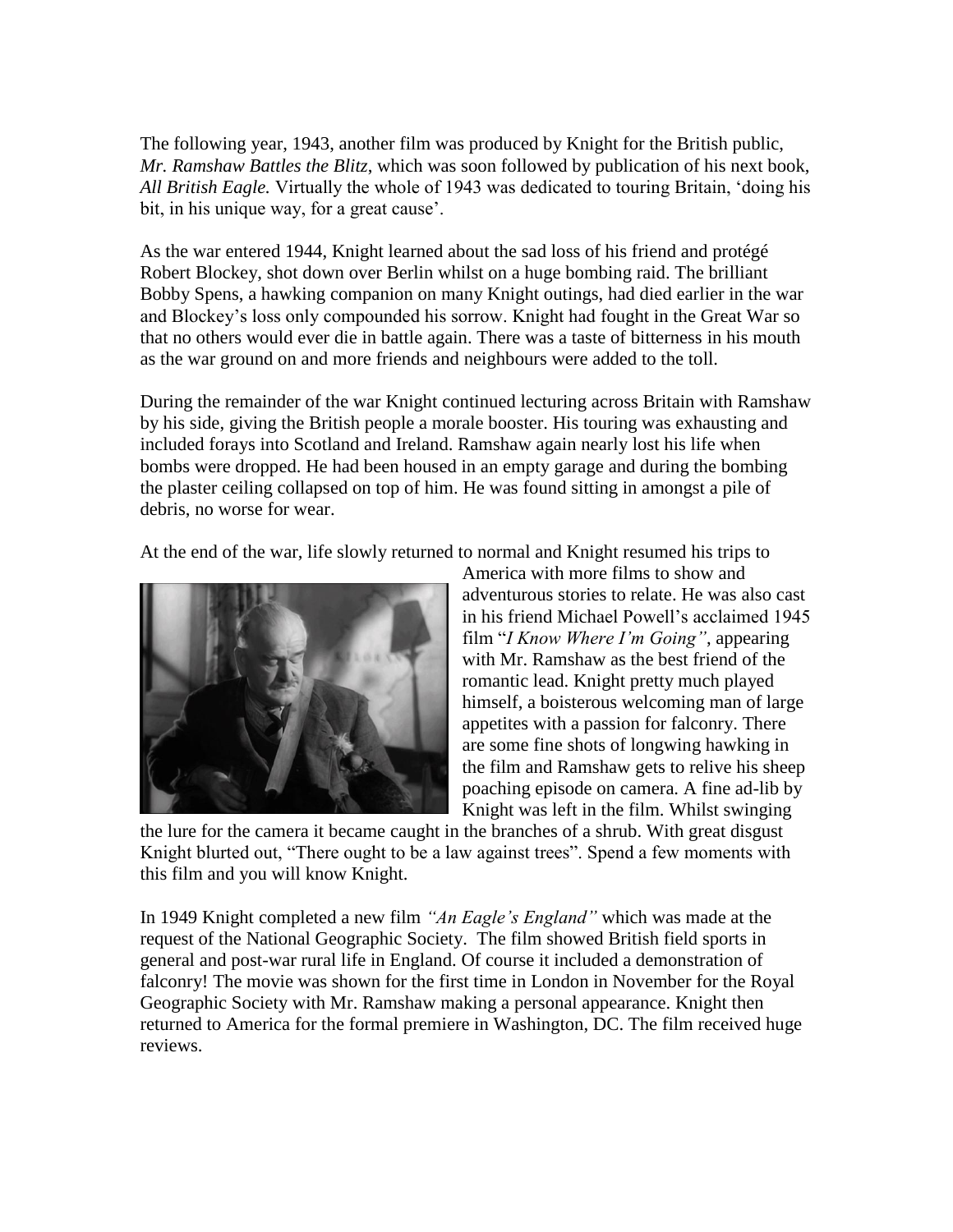On his return home he and his daughter Jean found employment as animal trainers with several major film makers. Although not always credited they assisted with *"Gone to Earth"* in 1950, "*The Wild Heart"* in 1952 and in 1955 Mr. Ramshaw had a starring role in the film *"Geordie".*

In 1955 Knight's health was failing badly. He had first been taken ill onboard a liner in 1953 whilst returning from America and nothing was ever quite right again. For a time Knight continued to live in Sevenoaks with Mr. Ramshaw as his sole companion. Jean had married and was now living in Kenya, so far away.

At age 71 Knight found himself unable to continue on alone. Time had taken its toll. He made his final public appearance on British Television in 1956 and then reluctantly packed his bags for Kenya to live with Jean. Many of his young falconry protégés, men like Jack Mavrogordato, Geoffrey Pollard and others of the BFC, were dismayed he was forsaking his beloved cottage at Sevenoaks. He had been a great voice for falconry in the UK, and a force championing the beauty and existence of the country"s wildlife to the world.

Knight's heart was broken when the Kenyan authorities refused to allow Mr. Ramshaw entry into the country. As a result, a partnership that had lasted nearly 30 years came to an end. Knight sent Mr. Ramshaw to his friend in Detroit at the Zoological Society and then left Sevenoaks forever in November 1956.

Perhaps the separation proved too much for both of them. Mr. Ramshaw died in January of 1957 from what was described as an accumulation of ailments of old age. On the  $17<sup>th</sup>$ May Knight himself passed away, surviving Mr. Ramshaw by less than four months.



Knight once wrote *"There can never be another Mr. Ramshaw. What a personality; what poise; what dignity! And how tremendously alive he is! Nothing seems to escape his crystal-clear eyes or – for that matter – his keen ears. I have only to peep round the door at him, and, at once, that sleek head and those searching eyes will be turned expectantly in my direction".*